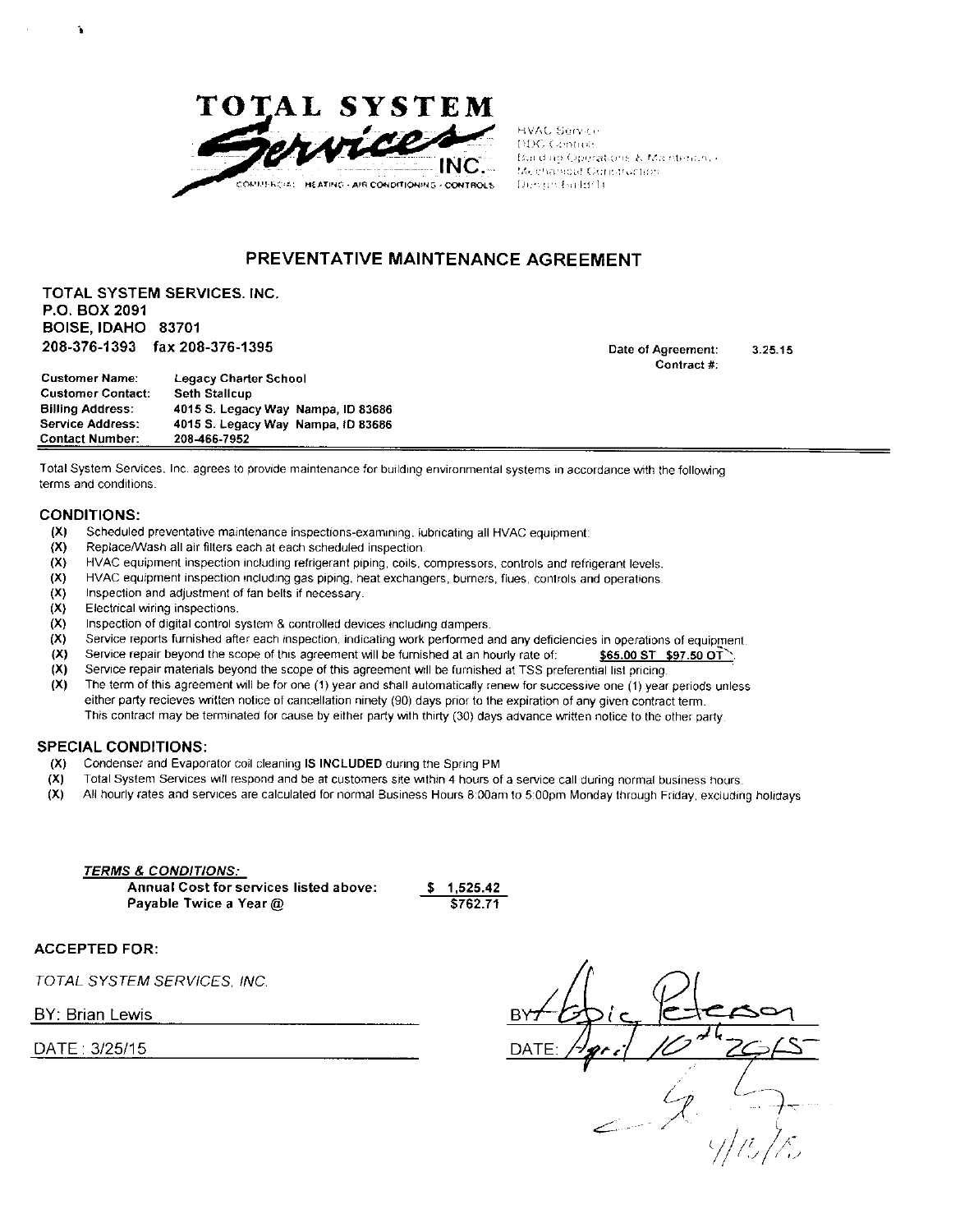## IMPORTANT TERMS AND CONDITIONS OF THIS SALE

- **1. Total System Services. Inc , and Idaho Corporation, shall hereafter be referred o as Contractor.**
- **2 Contractor shall furnish only the labor and materials necessary to perform the agreed scope of work of this PROPOSAL. Any deviation from or addition to the agreed upon labor and materials must be in the form of a written change order and signed by both contractor and customer, in the event unforeseen circumstances, including compliance with cede requirements, labor and or materials were not contemplated in the proposed price, the proposed price shall be increased. Unforeseen drywaii repairs**  shall be billed separately and in no event will they be deemed included in the purchase price, unless noted in this agreement
- 3. Customer agrees to provide Contractor with a safe and readily accessible work site.
- *4 Completion and star dates are not guaranted. Delays in completion and star dates beyond Contractor's control shall not be grounds for oanceltalton of this agrement. Contractor shall not be liable for any delay in the performance of the agrement or*  for any damages suffered by customer by reason of such delay, if such delay is, directly or indirectly, caused by, or in any *manner arises from, fires, flods accidents, shortage of labor, fuel, power, materials or suplies, transportation delays or any other cause or causes (whether or not similar in nature to any of these here in before specified) beyond its control.*
- *.5 Customer shall pay the Contract Price in full according to the terms stated in the contract above. Completion is defined as the lime when the proposed service and/or equipment is installed and operating. Defects, if any, are to be corected under Contractor's waranty and shall not be reason for delay in payment. Contactor's billing period ends the 35th of each month, and reserves the right to periodically invoice for portions of work completed to date.*
- *6 Customer shall pay a finance charge of 2.5% per month (or the maximum amount by law) on the balance of the contract price not paid at completion, or for other services performed, to include all futre services, invoices are due upon receipt*
- *.7 In the event that collection is demed necesary by Contractor, Buyer agres to pay all reasonable collection costs, atorney fes, interst charges (staed above), and court fes.*
- *8 In the event contractor aranges financing for customer through 3rd parties, ail agrements are through finance company and*  Customer, and shall have no responsibility on contractor. All financing is with approved credit, in the event that customer is **found to be not credit worthy, at any time through this agreement, it shall be the customer's responsibility to secure funds to service ail debts.**
- **9 Contractor warrants that all labor and materials shall be free of defects for ninety (90) days. All warranty vwrk must be done by Contractor. Customer will not be compensated for work done by other companies. All warranty work shail be done during normal business hours. (8 00am to 5:00pm weekdays). Customer will be charged for warranty work done other than normal business hours The foregoing warranty is exclusive and in lieu of all other warranties, of whether written, oral, or implied (including any warranty of merchant ability or fitness tor purpose). The warranty provided in this paragraph and the obligations and liabilities of contractor hereunder are exclusive and in lieu of and customer hereby waives all other remedies, warranties,**  guaranties or liabilities, expressed or implied, arising by law or otherwise (including without limitation any obligations of contractor **with respect to fitness, merchantability and consequential damages) or whether or not occasioned by contractor's negligence**  This warranty shall not be extended, altered or varied except by a written instrument signed by the contractor's president and **customer. The foregoing warranty will not be honored if the customer has not timely paid all accounts Customer has had with Contractor. "Consequential damages" as used herein shail include Customer's time missed from work for which Contractor shall not be liable**
- **10. Contractor hereby assigns to Customer all warranties given to Contractor by any manufacturer. Contractor shall have no liability concerning any manufacturer's warranty.**
- **11. Customer shall pay for all service calls regardless of whether Contractor performs any work (including equipment and labor that**  is under the warranty period,), if it has been determined the call was not related to Contractors warranty.
- **12. Contractor recommends annual maintenance and periodic inspections. Failure to follow manufacturer's instructions will void warranties. Other companies or persons performing service on Contractor's equipment shail void warranty.**
- **13. Contractor shall not be responsible for covenants, zoning or other like laws, ordinances or agreements that may affect Customer property. Customer agrees to hold Contractor harmless from all liability in connection with the same.**
- **14. Customer shall indemnify and hold Contractor harmless from a iiability to include any and all cost associated with the same.**
- **15. Customer's cancellations: Once signed by customer, this agreement may not be cancelled by the customer.**
- **16 CONTRACTOR CANCELLATION: Seller shall have the right to terminate this agreement at any lime, for any reason. In such event Contractor shall be paid for work and materials to the termination date. Any extra cost to complete said agreement by other companies are not the responsibiiity of Contractor, and Customer shall hold contractor harmless.**
- **17 This Agreement contains the entire understanding and agreement between the parties, and ail of their prior written and oral agreements, understandings or arrangements are merged herein. NO amendment or modification hereof shall be binding upon**  either party unless in writing and signed by the party to be charged therewith.
- **18. In the event Contractor retains an attorney to enforce this agreement, customer shall pay all reasonable attorneys fees and costs incurred by the Contractor**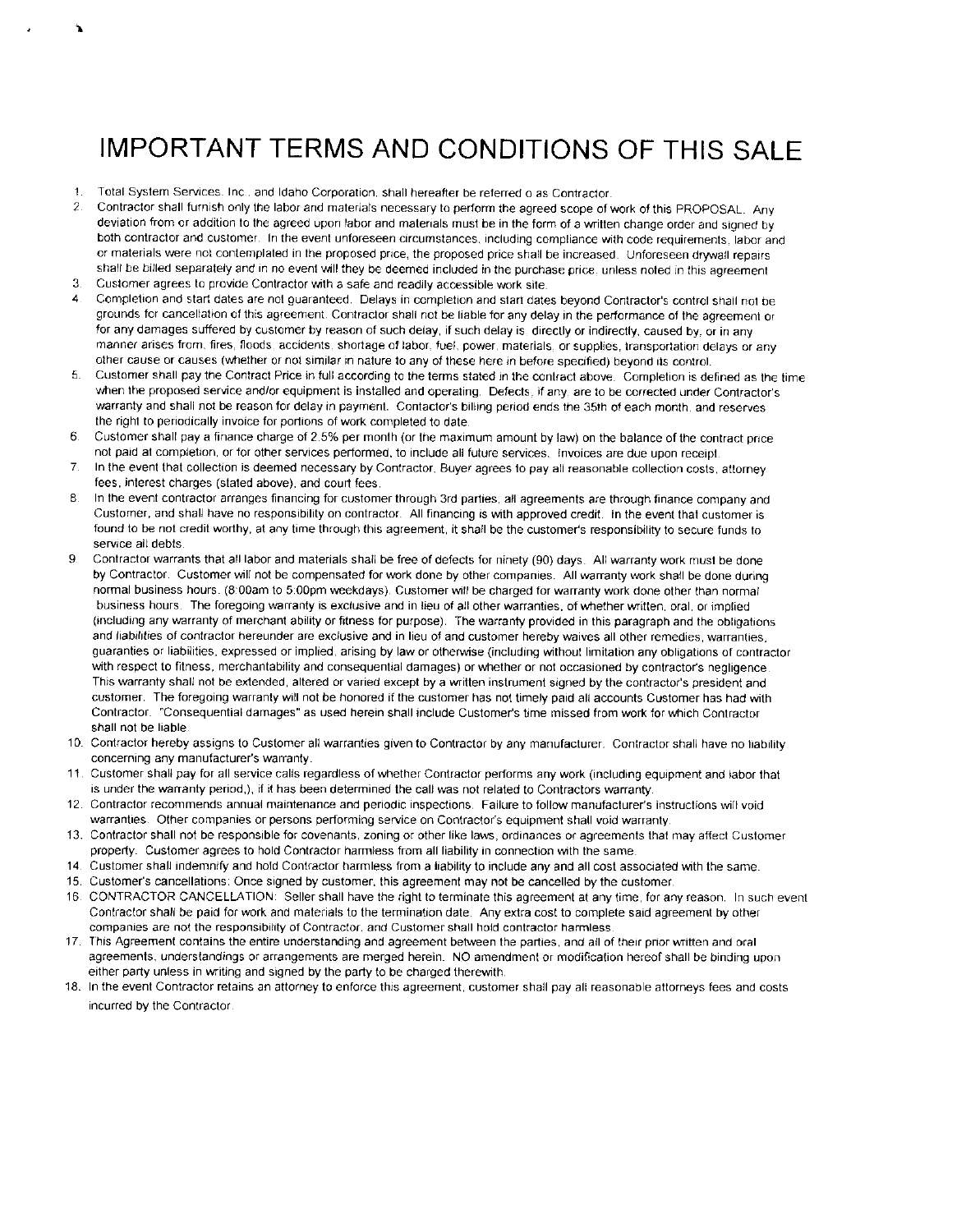# TERMINIX PEST CONTROL SERVICE PROPOSAL

#### Why You Should Choose Terminix

Your problem will be solved by a trained professional, backed by the resources of the most respected technical team in the industry. We proudly protect more businesses than any other pest management provider, and we've done so since 1927. We would love to protect you, too. Our business is protecting yours. Call us 24/7 at 1-866-319-5967.

#### Address Information

| Service Location | Bill To         |
|------------------|-----------------|
| 4015 LEGACY WAY  | 4015 LEGACY WAY |
| NAMPA. ID 83686- | NAMPA TD 83686  |
| USA              | USA             |

#### Terminix Commercial Pest Control Service

| Scope of Work              | We are going to do our best to exclude these rodents from entering the school and or at least lower how many there are.<br>We will put out 2 door sweeps, also any holes we will seal up with a product called Stuff It as well as putting out 3 locked<br>bait stations outdoors with locks so children cannot access them. We will continue with the Tin Cats in the Kitchen as well. |
|----------------------------|-----------------------------------------------------------------------------------------------------------------------------------------------------------------------------------------------------------------------------------------------------------------------------------------------------------------------------------------------------------------------------------------|
| Target Pest(s)             | Mice                                                                                                                                                                                                                                                                                                                                                                                    |
| Standard Covered<br>Pests* | Includes: cockroaches, non-poisonous spiders, mice, rats, silverfish, "house" ants*, centipedes, nillipedes, earwigs, house<br>crickets and paper wasps.                                                                                                                                                                                                                                |

#### \*Premium Pests Coverage.

Carpenter, Fire, Crazy and Pharaoh Ants, Bed Bugs, Brown Recluse or Black Widow Spiders, Flies, Honey Bees and Stored Product Pests, are not covered unless specifically identified as the Target Pest. Subject to additional charges,

Terminix will provide a proposal for additional services to freat non-covered pests upon their identification by our Service Professional

#### Detail of Charges

| Service Location    | Street Address Line Item Description |                             | <b><i>Cuantity</i></b> | <b>Sales Price</b> | <b>Total Price</b> |
|---------------------|--------------------------------------|-----------------------------|------------------------|--------------------|--------------------|
|                     |                                      | <b>Bait Stations/Locked</b> | 3.00                   | \$28.00            | S84.00             |
|                     |                                      | Door sweeps                 | 2.00                   | \$45.00            | \$90.00            |
| LEGACY CHARTER SCHO | 4015 LEGACY WAY                      | One Time Charge             | 1.00                   | \$450.00           | \$450.00           |

#### Annual Investment

First year total service amount includes the price of the initial service, equipment and one year of service. 3% discount when annual investment is paid in advance.

| Initial Service   | \$450.00 | \$450.00<br>1st Year Total |              |
|-------------------|----------|----------------------------|--------------|
| Initial Equipment | \$0.00   | -Service Amount            |              |
| Tax               | \$0.00   | Tax                        | <b>SO 60</b> |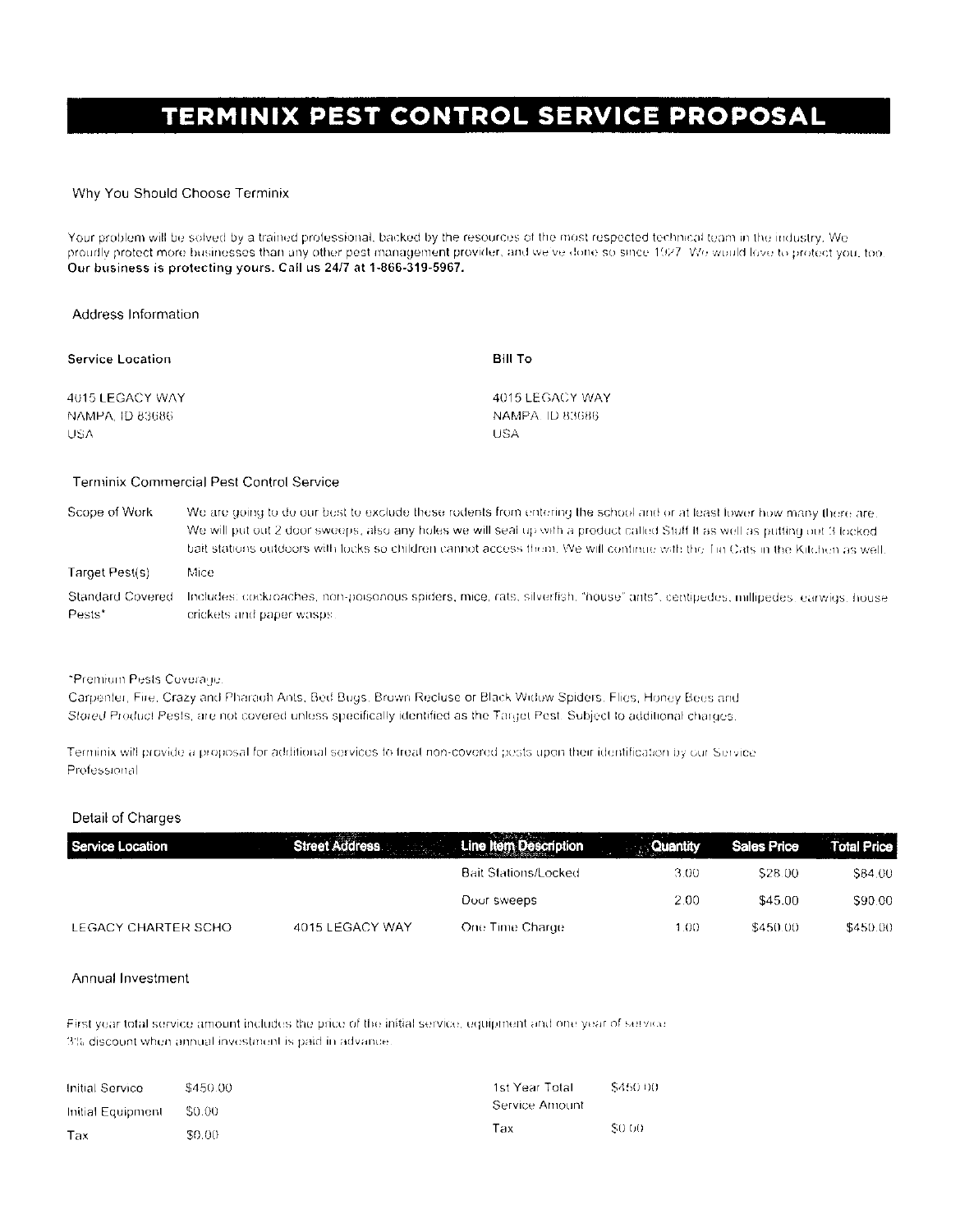| Initial Total | \$450.00         | 1st Year Total                    | \$450.00 |
|---------------|------------------|-----------------------------------|----------|
| Service       | \$0.00 - ONETIME | -2nd Year Total<br>Service Amount | \$0.00   |

#### Easy Pay Feature - If Applicable

Customer authorizes Terminix to automatically debit Customer's checking account or credit card, as indicated below, in an amount equal to any recurring service charges due to Terminix under this Agreement within five (5) days of the date such charge becomes due. This authorization will remain in effect until the fifth business day following Terminix's receipt from Customer of a written notice to cancel such authorization. Customer understands that cancellation of this authorization does not cancel Customer's obligations under this Agreement.

THE TERMS AND CONDITIONS SET FORTH BELOW, INCLUDING THE MANDATORY ARBITRATION AND CLASS ACTION WAIVER PROVISIONS AND ANY ADDITIONAL PROVISIONS ATTACHED HERETO, AND IF APPLICABLE TO SERVICE, THE INSPECTION GRAPH, ARE PART OF THIS AGREEMENT.

#### Terminix Authorization and Customer Acceptance

| Customer Acceptance | <b>Terminix Authorization</b> |               |
|---------------------|-------------------------------|---------------|
|                     | Prepared By                   | Stephen Clark |
| Date                | Date                          |               |

#### THIS AGREEMENT PROVIDES FOR SERVICES TO CONTROL FOR AND MITIGATE AGAINST INFESTATIONS OF CERTAIN INSECTS, SPIDERS AND RODENTS. TERMINIX SHALL NOT BE RESPONSIBLE FOR ANY INJURY, DISEASE OR ILLNESS RESULTING FROM BITES, INFESTATION OR CONTAMINATION OR FOR THE REPAIR OF ANY DAMAGE TO THE STRUCTURES ON THE PREMISES CAUSED BY SUCH INSECTS, SPIDERS AND RODENTS.

#### **Terms and Conditions**

1. INITIAL TERM; RENEWAL. The term of this Agreement shall be a period of one (1) year beginning on the date executed (the "initial Term"). Thereafter, this Agreement shall automatically renew for additional one (1) year periods (each a "Renewal Term") unless earlier terminated in accordance with this Agreement. Notwithstanding the foregoing, either Party may terminate this Agreement by providing the other Party with at least 30 days advance written notice prior to the start of any Renewal Term.

2. FEES. Customer shall pay the fees for Initial Service Visit and subsequent Service Visits (either monthly or quarterly as selected by Customer) for the Initial Term and any Renewal Term in accordance with the payment terms set forth above based upon the Payment Option selected by Customer.

3. PEST CONTROL SERVICE PLAN. Terminix shall control for and mitigate against infestations of Standard Pests located in and around the structures on the Customer's premises through delivery of regular pest control service. For an additional charge if requested by the Customer, Terminix shall control for and mitigate against infestations of Premium Pests located in and around the structures on the Customer's premises through delivery of regular pest control service. All services shall be performed in accordance with procedures recognized in the pest control industry and scientific community as effective against target pests. THIS AGREEMENT DOES NOT COVER AND TERMINIX SHALL HAVE NO OBLIGATION WHATSOEVER, WHETHER EXPRESS OR IMPLIED, TO REPAIR ANY DAMAGE TO THE STRUCTURES ON THE PREMISES OR THE CONTENTS THEREIN CAUSED BY ANY PESTS OR TO COMPENSATE CUSTOMER FOR ANY SUCH DAMAGE.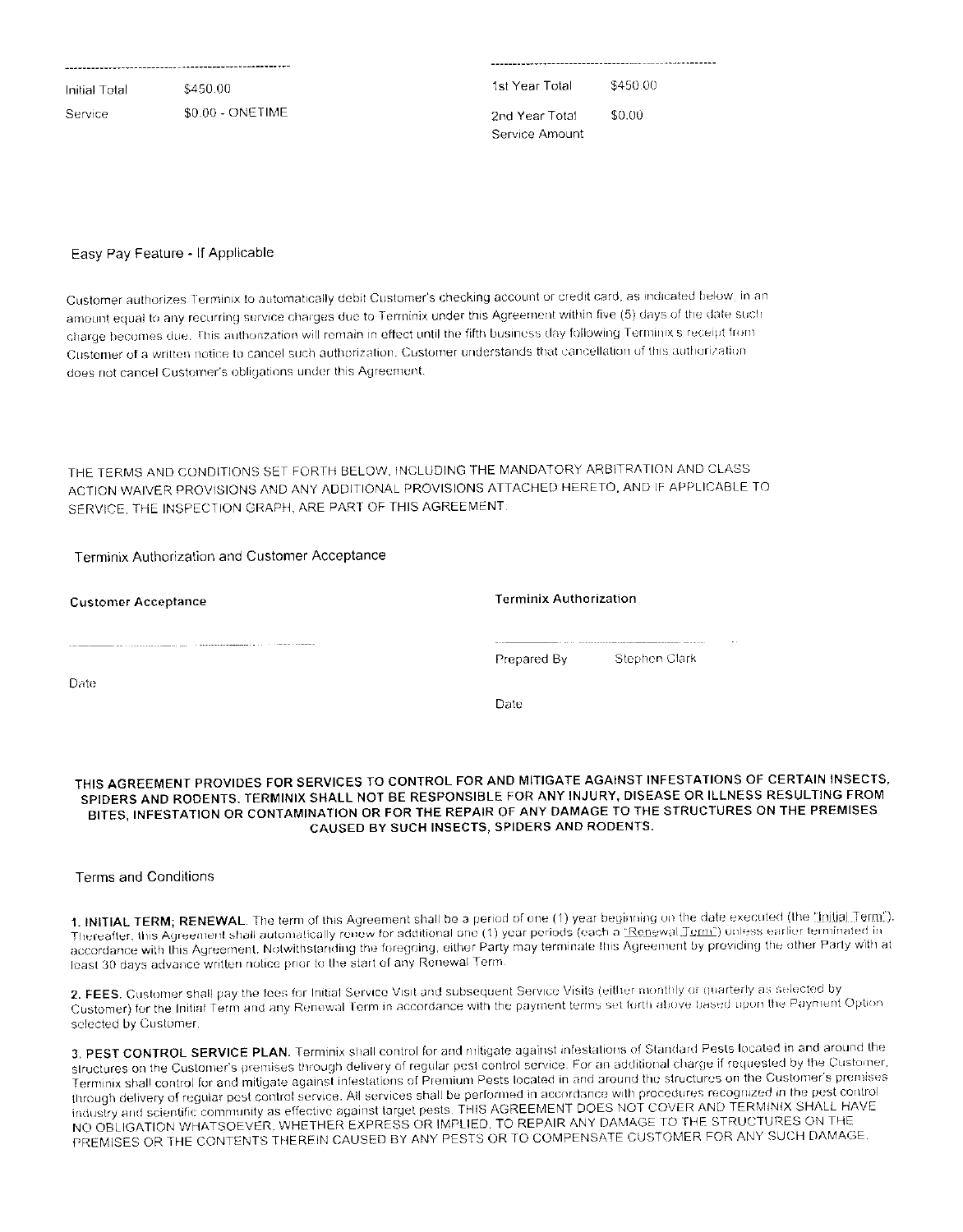a. INITIAL SERVICE VISIT; SUBSEQUENT SERVICE VISITS. On the initial service visit, Termanix shall apply pesticides to the interior of the structures and/or the exterior perimeter of the structures on the premises at its discretion as necessary to control for and mitigate against the pests covered by this Agreement (the "Initial Treatment"). Subsequent to the Initial Treatment, Terminix shall apply pesticides to the interior of the structures and/or the exterior perimeter of the structures on the premises at its discretion as necessary to control for and mitigate against the pests covered by this Agreement at the frequency selected by Customer in this Agreement during the Initial Term and any Renewal Term. Additionally, for control of certain pests. Terminix may utilize other pest control strategies including but not limited to, use of traps and glue boards.

b. STANDARD PESTS. Includes: cockroaches, mice, rats, silverfish, "house" ants (other than ants listed in Section 3 c. below). centipedes, millipedes, earwigs, house crickets and paper wasps

c. PREMIUM PESTS. Includes: fleas, ticks, Carpenter Ants. Pharaoh Ants. Fire Ants. Tawny Crazy Ants, Black Widow Spiders, Brown Recluse Spiders and bees (Yellow Jackets, Hornets, Honey Bees and Wasps) and Clothes Moths

d. EXCLUDED PESTS. Terminix shall have no obligation to control for or mitigate against the following pests: Termites (subterranean, dry wood, damp wood), wood boring beetles, bed bugs (Climex lectularius), mosquitoes or any other pests not specified in Section 3.b. and 3.c. above, unless otherwise agreed to in writing by Terminix.

e. INTERIM SERVICE VISITS. Subject to the limitations in Section 6 - Purchaser Cooperation. Terminix shall, upon the request of Customer and at no additional costs to Customer, make a service visit to reapply pesticides to the structures on the premises as is reasonably necessary to control for and mitigate against acute infestations of Standard Pests and/or Premium Pests which occur between the regularly scheduled monthly or quarterly service visits

4. TERMINIX ULTIMATE PROTECTION GUARANTEE. SUBJECT TO THE OBLIGATIONS OF CUSTOMER IN SECTIONS 6 AND 8 OF THIS AGREEMENT. THE SERVICES ARE PROVIDED IN ACCORDANCE WITH TERMINIX'S "ULTIMATE PROTECTION GUARANTEE SPECIFICALLY, IF CUSTOMER IS NOT REASONABLY SATISFIED WITH THE QUALITY OF TERMINIX'S PEST CONTROL SERVICES PROVIDED TO ONE OR MORE CUSTOMER SITES, CUSTOMER SHALL PROVIDE WRITTEN NOTICE TO TERMINIX OF SUCH SERVICE DEFICIENCY AND TERMINIX SHALL CORRECT SUCH SERVICE DEFICIENCY WITHIN THIRTY (30) DAYS OF RECEIPT OF SUCH NOTICE. IF TERMINIX FAILS TO CORRECT SUCH SERVICE DEFICIENCY TO THE REASONABLE SATISFACTION OF CUSTOMER WITHIN SUCH THIRTY (30) DAY PERIOD, AS CUSTOMER'S SOLE AND EXCITUSIVE REMEDY AND PROVIDED THAT CUSTOMER IS NOT OTHERWISE IN MATERIAL BREACH OF THE AGREEMENT, FOR EACH CUSTOMER SITE THAT TERMINIX FAILED TO CORRECT SUCH SERVICE DEFICIENCY (EACH AN "UNCURED SITE"), TERMINIX SHALL REFUND TO CUSTOMER AN AMOUNT EQUAL TO THE PREVIOUS THREE (3) MONTHS OF SERVICE FEES ACTUALLY PAID BY CUSTOMER FOR THE SERVICES PROVIDED TO SUCH UNCURED SITE PLUS AN ADDITIONAL 10% OF SUCH AMOUNT. FOLLOWING THE PAYMENT BY TERMINIX OF THE REFUND FOR SUCH UNCURED SITE(S), TERMINIX'S OBLIGATION TO PROVIDE SERVICES TO SUCH UNCURED SITE(S) SHALL IMMEDIATELY TERMINATE. EXCEPT FOR THE TERMINATION OF TERMINIX'S OBLIGATION TO PROVIDE SERVICES TO THE UNCURED SITE(S). THIS AGREEMENT SHALL REMAIN IN FULL FORCE AND EFFECT.

A. REGULATORY FINE PROTECTION. IF DURING THE TERM OF THIS AGREEMENT, A FINE IS ASSESSED AGAINST CUSTOMER BY A MUNCIPAL, STATE OR FEDERAL GOVERNMENTAL AGENCY BASED SOLELY UPON AN INFESTATION OF ANY PESTS COVERED BY THIS AGREEMENT. TERMINIX SHALL PAY TO CUSTOMER AN AMOUNT EQUAL TO SUCH FINE PLUS AN ADDITIONAL 10% OF SUCH AMOUNT (THE 'FINE REIMBURSEMENT PAYMENT'): PROVIDED, HOWEVER, THAT TERMINIX SHALL HAVE NO OBLIGATION TO PAY TO CUSTOMER THE FINE REIMBURSEMENT PAYMENT UNLESS: (A) AT THE TIME OF THE ASSESSMENT, CUSTOMER HAS FULLY SATISFIED ALL OUTSTANDING PAYMENT OBLIGATIONS UNDER THIS AGREEMENT AND IS NOT OTHERWISE IN BREACH OF THIS AGREMENT; (B) AT THE TIME OF THE ASSESSMENT. CUSTOMER HAS CORRECTED TO TERMINIX'S REASONABLE SATISFACTION ALL CONDITIONS CONDUCIVE TO PEST BREEDING AND HARBORAGE AS RECOMMENDED BY TERMINIX PURSUANT TO SECTIONS 6 AND 8 OF THIS AGREEMENT. INCLUDING BUT NOT LIMITED TO. ANY SANITATION AND STRUCTURAL RECOMMENDATIONS, AND (C) PRIOR TO PAYMENT OF THE ASSESSED FINE TO THE GOVERNMENTAL AGENCY. TERMINIX, IS AFFORDED A REASONABLE OPPORTUNITY TO ATTEMPT TO MITIGATE, REDUCE OR ELIMINATE SUCH FINE THROUGH THE FILING OF ADMINISTRATIVE AND/OR JUDICIAL PROCEEDINGS ON BEHALF OF CUSTOMER. IN SUCH EVENT, TERMINIX MAY RETAIN COUNSEL, AT THE SOLE COST OF TERMINIX, TO REPRESENT CUSTOMER AND TERMINIX, TERMINIX SHALL CONTROL THE PROCEEDINGS BUT SHALL REGULARI Y CONSULT WITH CUSTOMER REGARDING THE STATUS OF THE PROCEEDINGS. CUSTOMER SHALL REASONABLY COOPERATE WITH TERMINIX AND COUNSEL IN THE PROSECUTION OF THE ACTION INCLUDING GATHERING OF EVIDENCE AND PROVISION OF TESTIMONY IN SUPPORT OF THE ACTION AS REQUESTED BY SUCH COUNSEL.

5. ACCESS TO PROPERTY. Customer must allow Terminix access to the structures for any purpose contemplated by this Agreement. including but not limited to reinspections, whether the inspections were requested by the Customer or considered necessary by Terminix. The failure to allow Terminix such access will terminate this Agreement without further notice.

6. CUSTOMER COOPERATION. Customer's cooperation is important to ensure the most effective results from Services. Whenever conditions conducive to the breeding and harborage of pests covered by this contract are reported in writing by Terminix to the Customer, and are not corrected by Customer, Terminix cannot ensure effective Services. If Customer fails to correct the conditions noted by Terminix within a reasonable time period, all guarantees as to the effectiveness of the Services in this Agreement shall automatically terminate. Further, additional treatments in areas of such conditions that are not corrected as required shall be paid for by Customer as an extra charge

7. LIMITATION OF LIABILITY, LIMITED WARRANTY. EXCEPT AS OTHERWISE PROHIBITED BY LAW, TERMINIX DISCLAIMS AND SHALL NOT BE RESPONSIBLE FOR ANY LIABILITY FOR INDIRECT, SPECIAL, INCIDENTAL, CONSEQUENTIAL, EXEMPLARY, PUNITIVE AND/OR LOSS OF ENJOYMENT DAMAGES. THE OBLIGATIONS OF TERMINIX SPECIFICALLY STATED IN THIS AGREEMENT ARE GIVEN IN LIEU OF ANY OTHER OBLIGATION OR RESPONSIBILITY, EXPRESS OR IMPLIED, INCLUDING ANY REPRESENTATION OF MERCHANTABILITY OR FITNESS FOR A PARTICULAR PURPOSE. THIS AGREEMENT DOFS NOT PROVIDE FOR THE REPAIR OF ANY DAMAGE CAUSED BY PESTS. THIS AGREEMENT DOES NOT GUARANTEF. AND TERMINIX DOES NOT REPRESENT, THAT PESTS WILL NOT RETURN SUBSEQUENT TO SERVICE TREATMENTS.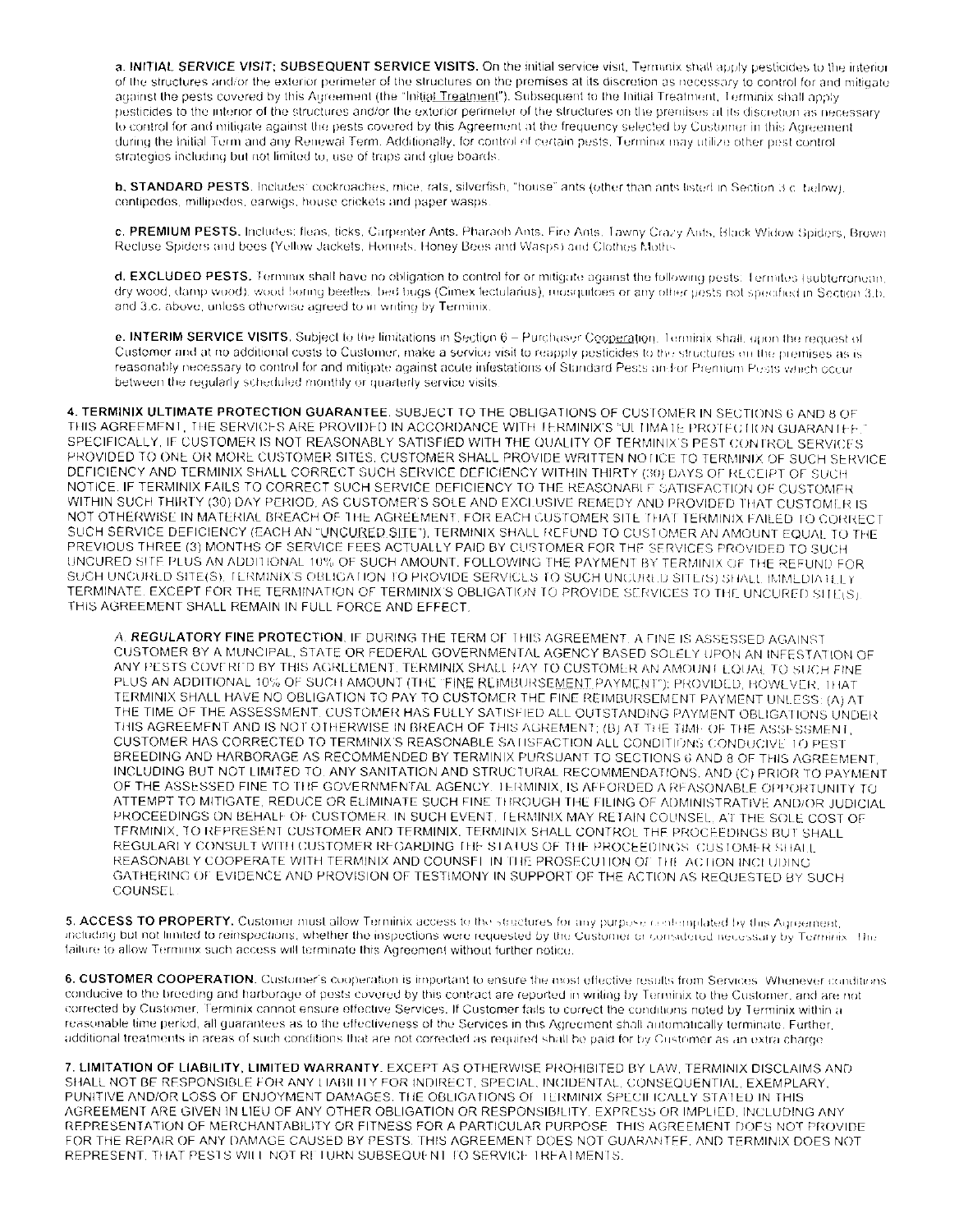8. WATER LEAKAGE. Water leakage in treated areas, in interior areas or through the roof or exterior walls of the structures on the premises. may destroy the effectiveness of treatment by Terminix and is conducive to new infestation. Customer is responsible for making timely repairs as necessary to stop the leakage. Customer's failure to make timely repairs will terminate this Agreement automatically without further notice. Terminix shall have no responsibility for repairs with respect to water leakage.

9. OWNERSHIP TRANSFER. Upon transfer of ownership of the structures. Services may be continued upon request of the new owner and upon payment of the Ownership Transter Fee set forth on page 1 of this Agreement. In addition, Terminix reserves the right to revise the service charges upon transfer of ownership. In the event the new owner fails to request continuation of this Agreement or does not agree to pay the transfer fee of the revised service charges, this Agreement will terminate automatically as of the date of the change of ownership

10. FORCE MAJEURE. Terminix shall not be fiable to Customer for any failure to perform or delay in the performance under this Agreement attributable in whole or in part to any cause beyond its reasonable control and without its fault or negligence, including but not limited to acts of God, fires, floods, earthquakes, strikes, unavailability of necessary utilities, blackouts, government actions, war, civil disturbance, insurrection or sabotage.

11. ADDITIONAL DISCLAIMERS. This Agreement does not cover and Terminix will not be responsible for damage resulting from or services required for: (a) termites and/or any other wood-destroying organisms except as specifically provided herein; (b) moisture conditions, including but not limited to fungus damage and/or water leakage caused by faulty plumbing, roofs, gutters, downspouts and/or poor drainage; (c) masonry failure or grade alterations: (d) inherent structural problems, including but not limited to, wood to ground contacts; (e) termites entering any rigid foam, wooden or cellulose containing components in contact with the earth and the Structures regardless of whether the component is a part of the Structures; and (f) the failure of Customer to properly cure at Customer's expense any condition that prevents proper treatment or inspection or is conducive to post infestation.

12. CHANGE IN LAW. Terminix performs its services in accordance with the requirements of law. In the event of a change in existing law as it pertains to the services herein, Terminix reserves the right to revise the service charges or terminate this Agreement.

13. NON-PAYMENT, DEFAULT. In case of non-payment or default by the Customer, Terminix has the nght to terminate this Agreement. In addition, cost of collection including reasonable attorney's fees shall be paid by the Customer, whether suit is filed or not. In addition, interest at the highest legal rate will be assessed for the period of delinquency.

14. CHANGE IN TERMS. At the time of any renewal of this Agreement. Terminix may change this Agreement by adding, deleting or modifying any provision. Terminix will notify the Customer in advance of any such change, and Customer may decline to accept such a change by declining to renew this Agreement. Renewal of this Agreement will constitute acceptance of any such changes.

15. SEVERABILITY. If any part of this Agreement is held to be invalid or unenforceable for any reason, the remaining terms and conditions of this Agreement shall remain in full force and effect.

16. MANDATORY ARBITRATION. Any claim, dispute or controversy, regarding any contract, tort, statute, or otherwise ("Claim"), ansing out of or relating to this agreement or the relationships among the parties hereto shall be resolved by one arbitrator through binding arbitration administered by the American Arbitration Association ("VVA"), under the AAA Commercial or Consumer, as applicable. Rules in effect at the time the Claim is filed ("AAA Rules"). Copies of the AAA Rules and forms can be located at www.adr.org, or by calling 1-800-778-7879. The arbitrator's decision shall be final, binding, and non-appealable. Judgment upon the award may be entered and enforced in any court having jurisdiction. This clause is made pursuant to a transaction involving interstate commerce and shall be governed by the Federal Arbitration Act. Neither party shall sue the other party other than as provided herein or for enforcoment of this clause or of the arbitrator's award; any such suit may be brought only in Federal District Court for the District or, if any such court lacks jurisdiction, in any state court that has jurisdiction. The arbitrator, and not any federal, state, or local court, shall have exclusive authority to resolve any dispute relating to the interpretation, applicability, unconscionability, arbitrability, enforceability or formation of this Agreement including any claim that all or any part of the Agreement is void or voidable. However, the preceding sentence shall not apply to the clause entitled. Class Action Waiver." Venue for arbitration hereunder shall lie in Memphis, TN.

17. CLASS ACTION WAIVER. Any Claim must be brought in the parties' individual capacity, and not as a plantiff or class member in any purported class, collective, representative, multiple plaintiff, or similar proceeding ("Class Action"). The parties expressly waive any ability to maintain any Class Action in any forum. The arbitrator shall not have authority to combine or aggregate similar claims or conduct any Class Action nor make an award to any person or entity not a party to the arbitration. Any claim that all or part of this Class Action Waiver is unenforceable, unconscionable, void, or voidable may be determined only by a court of competent jurisdiction and not by an arbitrator. THE PARTIES UNDERSTAND THAT THEY WOULD HAVE HAD A RIGHT TO LITIGATE THROUGH A COURT. TO HAVE A JUDGE OR JURY DECIDE THEIR CASE AND TO BE PARTY TO A CLASS OR REPRESENTATIVE ACTION. HOWEVER, THE PARTIES UNIJERSTAND AND CHOOSE TO HAVE ANY CLAIMS DECIDED INDIVIDUALLY, THROUGH ARBITRATION.

18. GOVERNING LAW. Except for the Mandatory Arbitration Clause in Section 16 of this Agreement which is governed by and construed in accordance with the Federal Arbitration Act, this Agreement shall be governed by, and construed in accordance with, the laws of the state in which the dispute arises without regard to the conflict of laws provisions.

19. ENTIRE AGREEMENT. This Agreement, together with all exhibits thereto, constitutes the entire agreement between the parties, supersedes all proposals, oral or written, and all other communications between the parties relating to such subject matter and no other representations or statements will be binding upon the parties. This Agreement may not be modified or amended in any way without the written consent of both parties.

Signature: 45a Underwood

**Email:** office@legacycharterschool.net